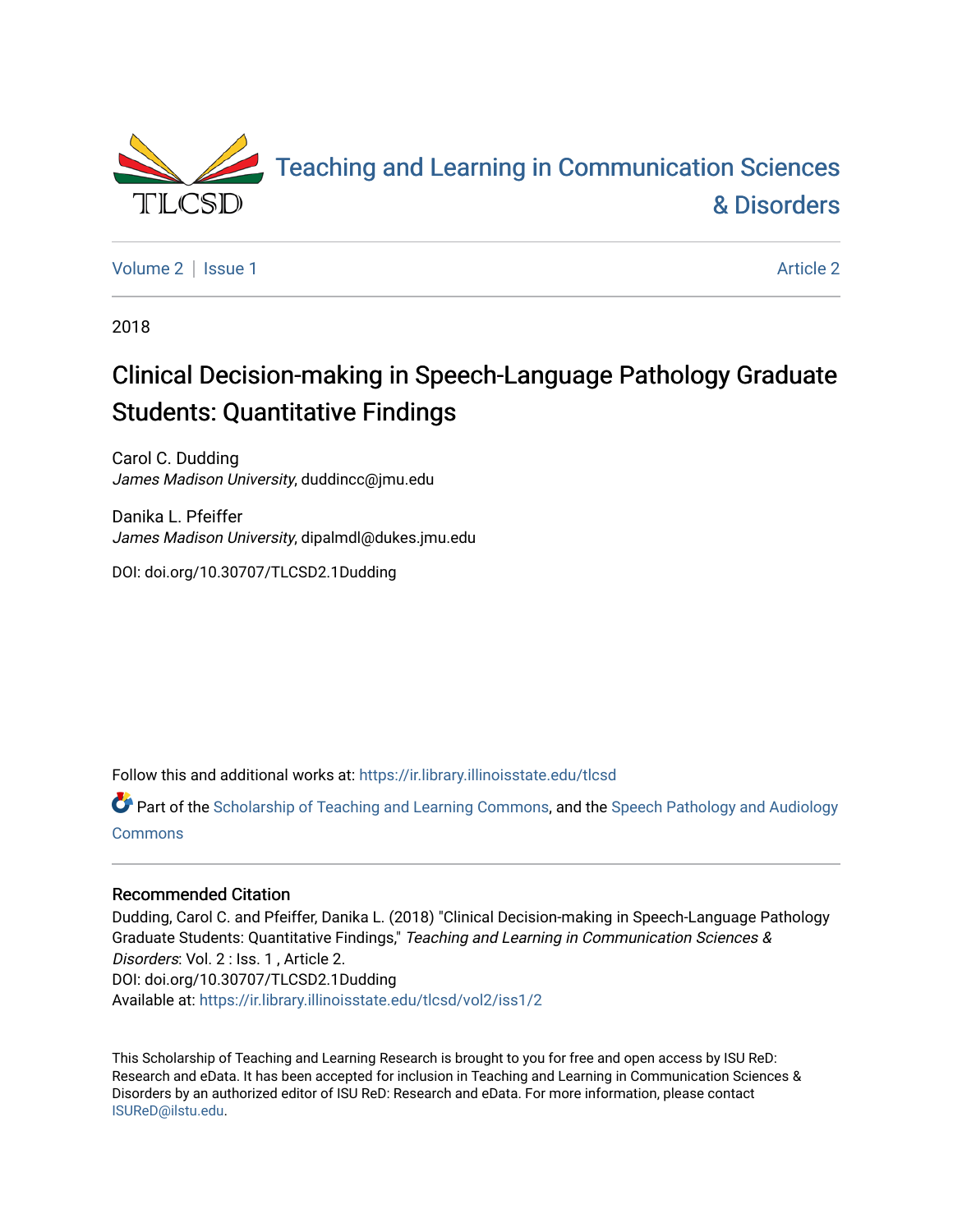Clinical decision-making, a product of critical thinking, is defined as a "contextual, continuous, and evolving process," where data are "gathered, interpreted, and evaluated" in order to make an evidence-based decision (Tiffen, Corbridge, & Slimmer, 2014, p. 401). Practicing clinicians are continually engaged in the decision-making process as they perform differential diagnosis and provide treatment to persons with communication disorders. Indeed, clinicians' decision-making skills are the foundation for the development and implementation of high quality clinical care (American Speech-Language-Hearing Association [ASHA], 2005).

Although the assumption has been that degree-seeking students will develop clinical decisionmaking abilities on their own, through coursework and clinical experiences, (Arum & Roksa, 2010; Crebbin, Beasley, & Watters, 2013), research suggests more explicit instruction is needed for novice clinicians to develop these skills (Ginsberg, Friberg & Visconti, 2016). While 99% of faculty endorse teaching critical thinking as an important goal of university education, a survey of public and private colleges and universities found that as few as 9% of instructors felt they taught critical thinking on a regular basis (Abrami, et al., 2015; DeAngelo, 2009). In response, Finn (2011) suggested requiring the critical thinking to be taught in professional training programs, declaring it a core skill of 21<sup>st</sup> century education. As Abrambi et al. explained, students are more likely to learn how to think critically when they are taught the skills directly.

#### **Literature Review**

**Experts and Novices: Knowing More, Knowing Differently.** Research has long identified differences in clinical-decision making between experts and novices (Coderre, Mandin, Harasym, & Fick, 2003; Crebbin, et al., 2013; Ginsberg, et al., 2016; Norman, 2005; Tschikota, 1993). Evans and Gadd (1989) asserted that experts in a given field of study not only know more in a given situation, but they also know differently; having internalized strategies to manage and evaluate information. Novices, on the other hand, require more exposure and explicit training to master thinking and action strategies. Tschikota (1993) published a clinical decision-making study of 19 nursing students. The findings showed that these novices, senior diploma nursing students, assigned equal importance to all pieces of data and made decisions based on factual information rather than hypotheses. Tschikota found, due to limited experience, novice nurses in the study processed information serially and in small amounts, relying on theories instead of schemas or patterns to help them select and use data in making decisions.

Another recognizable difference between a novice and an expert is the faster speed and greater fluidity of thinking; a result of pattern recognition that draws on previously stored schematic representations. Experts use these patterns to make clinical decisions, eliminating the need to analyze each step and component as novices often do (Coderre, et al., 2003; Crebbin, et al., 2013). Further, advanced decision-making processes allow clinicians to work more efficiently in fastpaced clinical environments (Crebbin, et al., 2013).

In the field of speech-language pathology, studies of novice clinicians suggest similar trends. Hill, Davidson, and Theodoros (2012) found that novice speech-language pathology students demonstrated reflective skills focused on the process and content of clinical experiences; few students showed characteristics of deeper, more critical reflectors, such as considering the patient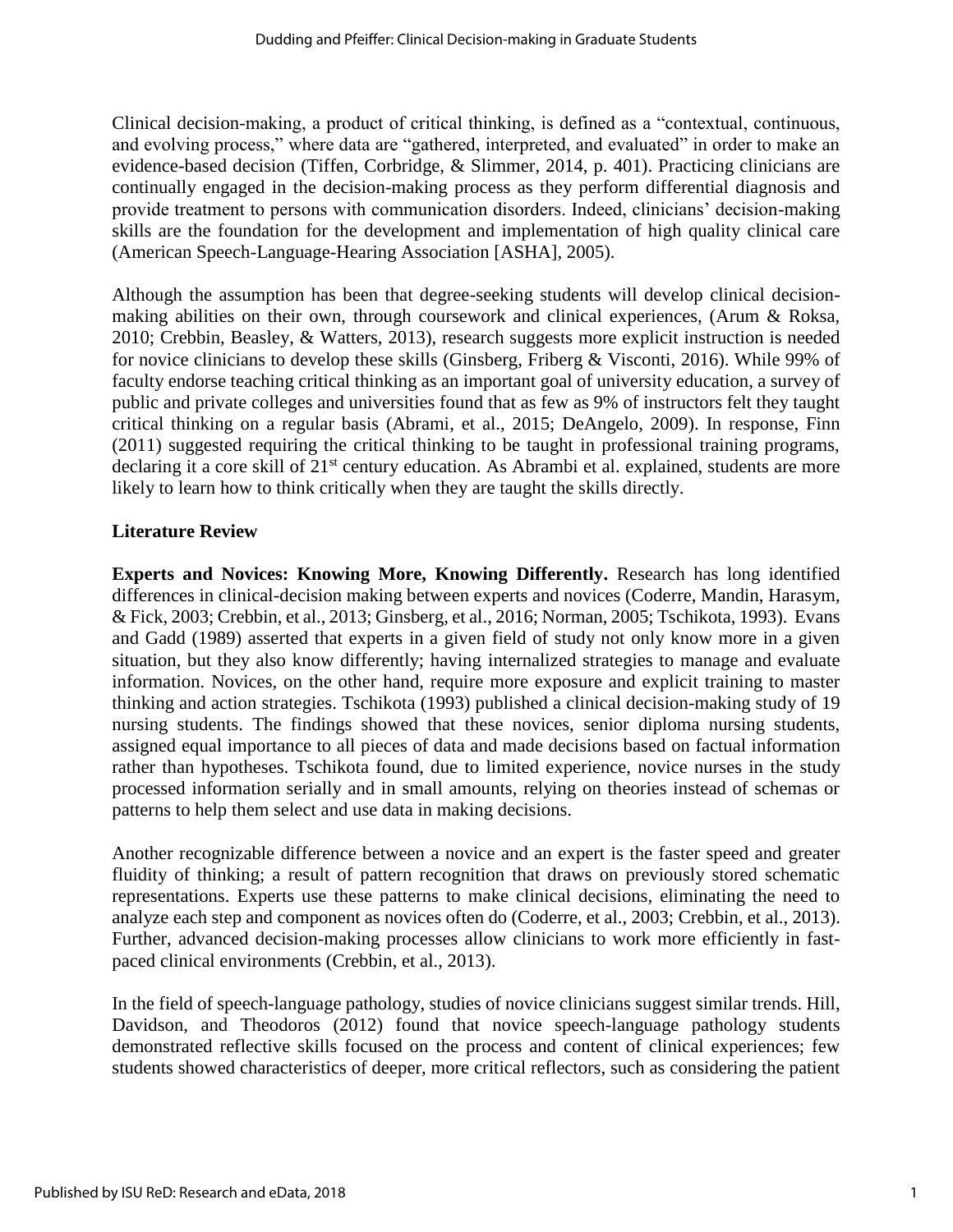perspective and noting changes in their own perspectives. Ginsberg and colleagues (2016) employed a qualitative methodology to explore the thought processes of 15 SLPs with at least five years of experience and 15 novice speech-language pathology graduate students. The aim of the study was to identify the thinking strategies, or heuristics, used in diagnostic reasoning between these two groups. The results showed that experienced clinicians were more likely to engage in higher-order planning of specific assessment hierarchies, develop contingency plans for the assessment process, and make connections between the assessment process and treatment planning. These processes show that the experienced clinicians in the study were able to prepare for evaluations more efficiently and foresee how the evaluations would impact future treatment goals. The experienced clinicians engaged in the diagnostic process more holistically, using past experiences to prepare and implement the evaluation process. According to Ginsberg and colleagues, modeling connections between assessment data and implications for treatment is crucial to the development of diagnostic reasoning skills. With this insight, training programs can begin to implement intentional teaching practices that will foster development of prototypes and schemas for graduate students.

**A Continuum of Development.** In medical literature, the highest outcome of refined critical thinking, having the ability to make clinical decisions, is often described as a continuum (Arocha & Patel, 1995; Banning, 2008; Crebbin, et al., 2013). At one end of the continuum, novice clinicians rely most heavily on a slow, analytical and deductive approach for making decisions because of their lack of experience. At the other end, experienced clinicians have the ability to recognize similarities and familiar patterns in a fast and frugal process, requiring little mental energy and less time (Crebbin, et al., 2013). Furze and colleagues (2005) described a gradual developmental process of clinical reasoning among students. Physical therapy students with beginner level clinical reasoning skills demonstrated a focus on self, compartmentalized thinking, and limited acceptance of responsibility. At this early stage in development, students viewed each piece of information about a patient as being disconnected from other pieces making it difficult to select and synthesize important data. Over time, students in the Furze et al. study began to incorporate information from the patient into their clinical reasoning. In their last semester of study, they demonstrated dynamic patient interaction and integrated situational awareness. At this stage, the students began relating to the patient's background, integrating patient information into care plans, and modifying their interventions around the patient's needs. Furze et al. found students in this advanced stage of the development process were flexible and able to change directions during evaluations based on interactions with patients, suggesting a higher level of clinical decision-making abilities. Students at this stage of training began to see the client and his plan of care more holistically, moving away from their initial view of clients as segmented parts and pieces. Similar patterns of development have been identified by researchers in the fields of medicine and nursing (Arocha & Patel, 1995; Banning, 2008).

These findings have implications for teaching clinical decision-making skills to novice clinicians. Research literature suggested that exposure to knowledge, skills and strategies is not sufficient for the development of clinical decision-making (Crebbin, et al., 2013; Norman, 2005). It requires a variety of clinical experiences and "the opportunity for deliberate practice with multiple examples and feedback, to facilitate effective transfer of basic concepts" (Norman, 2015, p. 425). This suggests the necessity of hands-on clinical experiences to foster the development of students'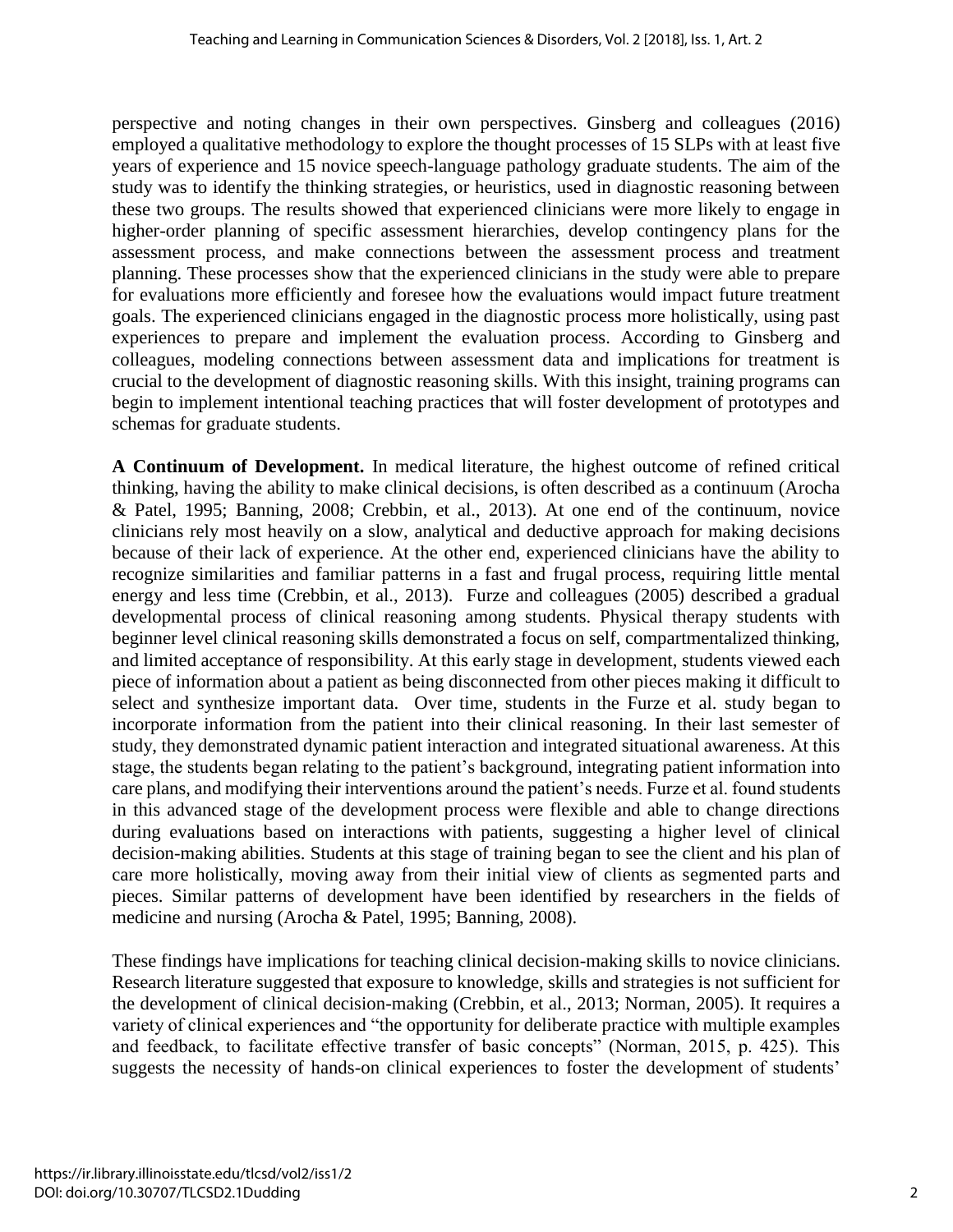clinical decision-making skills.

**Purpose of the Study.** Based on the previously discussed research, students in health professions demonstrate differences in clinical decision-making as compared to experts (Crebbin, et al., 2013; Ginsberg, et al., 2016). These skills appear to develop over time (Arocha & Patel, 1995; Banning, 2008; Crebbin, et al., 2013; Furze, et al., 2015). It is proposed that these changes occur as a result of hands-on clinical experiences (Crebbin, et al., 2013; Norman, 2005). Yet some researchers contend that the development of clinical decision-making skills requires direct instruction in critical thinking (Abrami, et al., 2011; Finn, 2011).

The current study serves as an exploratory examination of the types of changes in clinical decisionmaking specific to (a) formulation of hypothesis, (b) selection of appropriate evaluation instruments, (c) diagnosis, and (d) recommendations for therapy that occurred in a group of graduate speech-language pathology students, enrolled in academic and clinical coursework and practica, without direct instruction in critical thinking. Results will serve to guide future research in students' development of clinical decision-making skills in graduate speech-language pathology programs.

This study examines the following research questions:

- 1. Do speech-language pathology graduate students demonstrate changes in diagnostic clinical decision–making as they gain clinical experiences?
- 2. If so, which specific diagnostic clinical decision-making skills evidence change?

It was hypothesized that clinical decision-making skills would change over the course of study as a result of didactic academic coursework and supervised clinical practica experiences; without direct instruction in critical thinking. It was expected that students would require less time to complete case studies. It was further hypothesized that students would demonstrate changes in clinical decision-making across the four diagnostic skills examined.

#### **Method**

Participants. Recruitment of participants was conducted with approval of the Internal Review Board (IRB) at James Madison University (JMU). Participants were recruited from a convenience sample consisting of 22 first year students enrolled in a five-semester speech-language pathology graduate program at JMU; the program is accredited by the American Speech-Language-Hearing Association (ASHA). A total of 11 students (50%) participated in this study following submission of informed consent. Participation was voluntary. Participants had the opportunity to win a gift card in the amount of \$25 for completion of each case, but no other compensation was offered. In accordance with the JMU IRB protocol, the researcher was not permitted to recruit students. A research assistant, a peer of the participants, conducted recruitment activities, which may have been a factor in the limited participation. Additionally, it is suspected that the commitment to participate over three semesters may have limited participation.

While 11 participants started the study, only eight participants (73%) completed both the survey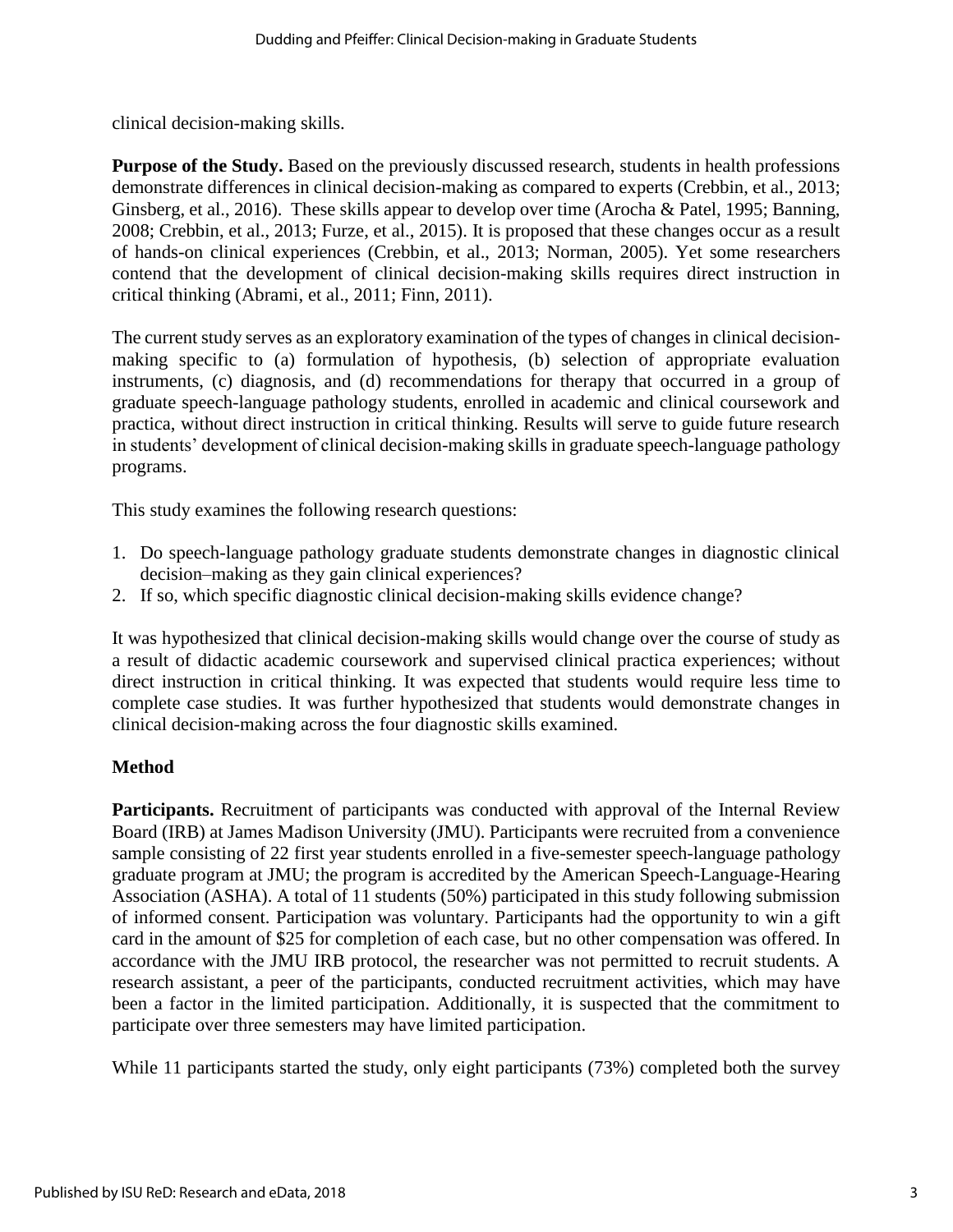and case study portions of the study at all three stages and were included in data analysis. Of the three participants who did not complete the study, one completed only the initial case and survey and two additional participants failed to complete the final case and/or survey.

Because of a lack in male enrollment, all eight participants were female; a representative demographic of the communication sciences and disorders field. At the initial time of the study, participants completed 27 credit hours of graduate level coursework with grade point averages (GPAs) ranging from 3.30 to 3.94 on a four-point scale ( $M = 3.66$ ,  $SD = .19$ ). Directly related to the study, students had completed three graduate courses (nine credit hours) in child language disorders, child phonological disorders and phonetics. At the start of the study, the total number of clinical hours completed by the participants in the university clinic ranged from zero to 61 (*M*  $= 45$ , *SD* = 20.5), and the number of child assessment hours ranged from zero to 30 (*M* = 13, *SD*)  $= 9.9$ ).

**Measures.** *Case Simulations.* Participants were required to complete a total of three web-based pediatric case simulations created for this study. One simulated case was of a child with an articulation disorder, one with a phonological disorder, and the other with typical speech and language. The web-based case simulations were developed, housed and accessed by participants through DecisionSim, a hosted, secure software service that allows for the creation of multi-media simulations. Each student participating in this study was assigned a unique username and password to the DecisionSim website. Once logged into the case simulation, students were given a comprehensive case history of a patient: the reason for referral, background information, a video example of connected speech, and test results. DecisionSim recorded the number of steps and time in seconds required to complete each case.

Participants were then asked to provide text-based input on a series of questions related to the simulation. The prompts were as follows:

- 1. Identify the three most important pieces of information (free response).
- 2. Identify initial impressions (free response).
- 3. Select tests to administer to the patient (multiple choice).
- 4. Select a diagnosis (multiple choice).
- 5. Make recommendation for treatment (yes, no).
- 6. Determine referrals needed (multiple choice).
- 7. Create treatment goals (free response).

These prompts were identified from requisite knowledge and skills in the area of evaluation as outlined in Standard V-B of ASHA's 2014 Standards for Certificate of Clinical Competence in Speech-Language Pathology (Council for Clinical Certification in Audiology and Speech-Language Pathology of the American Speech-Language-Hearing Association, 2013).

The case simulations were parallel in complexity and structure. All three cases were built employing identical branching and node structures. That is, all cases presented information and prompts in identical manner. A post hoc analysis of overall student accuracy and seconds per step to complete cases suggested equivalency of cases ( $M = 42$ ,  $SD = 7.22$ ,  $M = 153$ ,  $SD = 31$ ; respectively). To determine accuracy of responses, five clinical educators with at least five years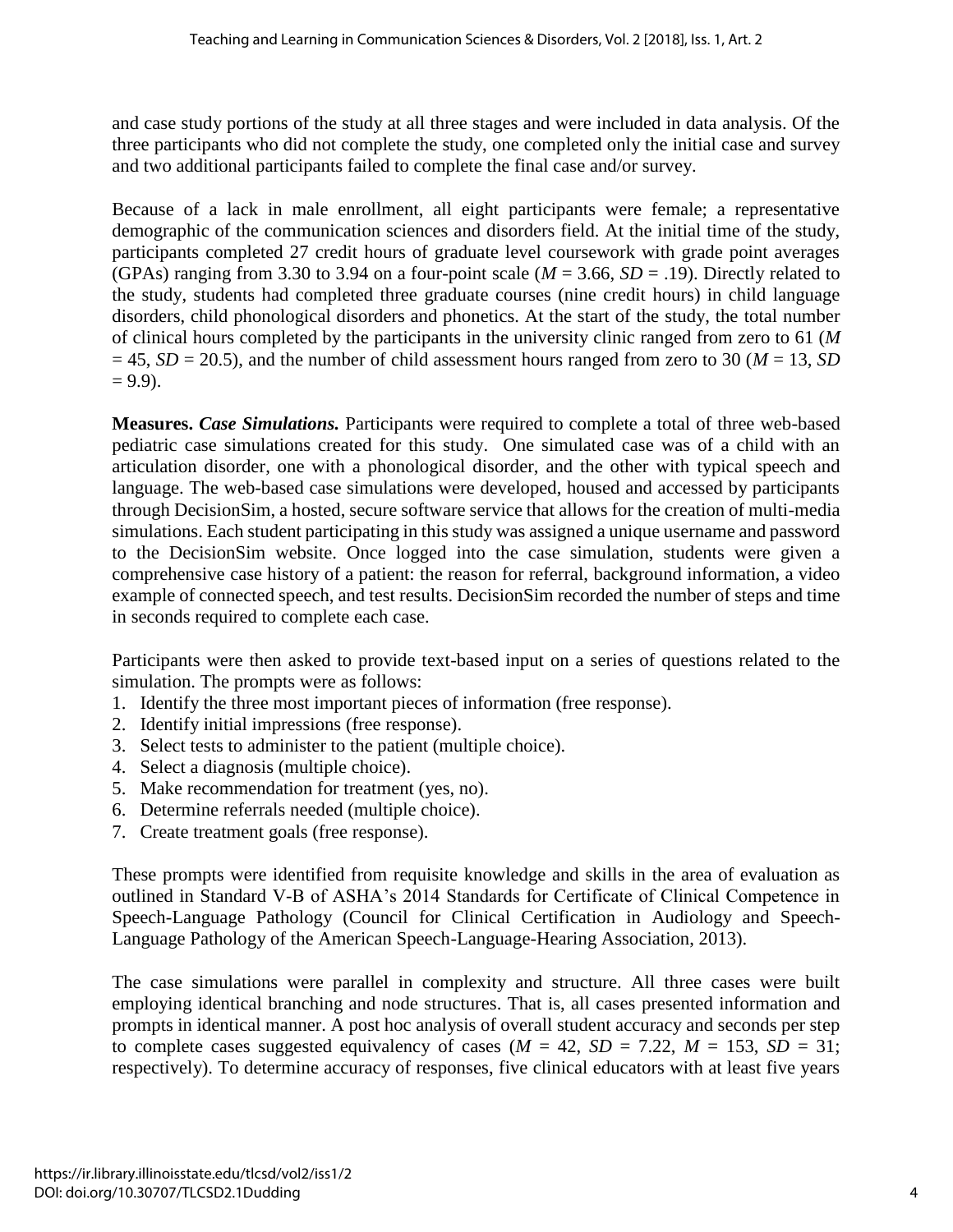of clinical experience, completed each of the cases online and provided answers to each prompt. A research assistant compiled the responses. The researcher and clinical educators met as a group to discuss each set of responses. Correct responses for each of the cases were determined by groupconsensus method; that is all clinical educators were in agreement in order for a response to be deemed correct.

*Online Survey.* The students who participated in this study were also required to complete an online survey providing the following information: their academic status (GPA), number of completed direct clinical hours, coursework completed, and confidence levels in their knowledge and skills in the area of assessment outlined in ASHA's 2014 Standards for Certificate in Speech-Language Clinical Competence in Speech-Language Pathology. The survey required a four-point Likert scale response indicating level of confidence (i.e., self-efficacy) in each of the 21 clinical skills presented. Participants completed the survey at the initiation of each case simulation, for a total of three times. The purpose of the online survey was to probe for factors that might account for changes in clinical decision-making.

**Research Design.** Participants completed two measures (case simulation and online survey) at three stages in their five-semester graduate program. The first stage occurred after completion of the first semester of coursework, which included graduate level courses in phonological disorders, child language disorders, and the diagnostic process. The students had also completed their first clinical assignment in the university clinic with an average of 45 clinical hours  $(SD = 20.5)$ . The second set of data was obtained after the completion of three semesters of graduate study. At this point in the program, students had completed 79% of coursework and three practica at the university clinic. At this stage, participants reported a mean GPA of 3.60 (*SD* =.18) and ranged in clinical hours from 54 to 171 ( $M = 114$ ,  $SD = 38$ ). The third set of data was completed after the fourth semester of graduate coursework; this stage followed completion of all coursework, as well as, an off-campus clinical practica (three or four days per week). At this time, students reported an average GPA of 3.70 ( $SD = .14$ ) and ranged from 115 to 356 clinical hours ( $M = 273$ ,  $SD = 74.60$ ). This time frame was determined to be the final data point because the researchers were concerned that students, enrolled full-time in off-campus placements, distanced from the program and close to graduation would not elect to participate in the final phase of this project if it were extended to the end of the final semester.

The order of case simulation completion (i.e., a child with an articulation disorder, one with a phonological disorder, and the other with typical speech and language) was randomized across participants. Participants were instructed to complete the DecisionSim simulated case and online survey at a time and location convenient to them within a given two-week period.

#### **Results**

Quantitative analysis  $(n = 8)$  of the time in seconds and number of steps taken to complete the case, as well as the accuracy of responses as compared to experts, was undertaken to identify changes in graduate students' clinical decision-making. As shown in Table 1, there was no significant difference in the number of steps participants took to complete the initial case versus the final case;  $t(7) = 2.04$ ,  $p = .08$ .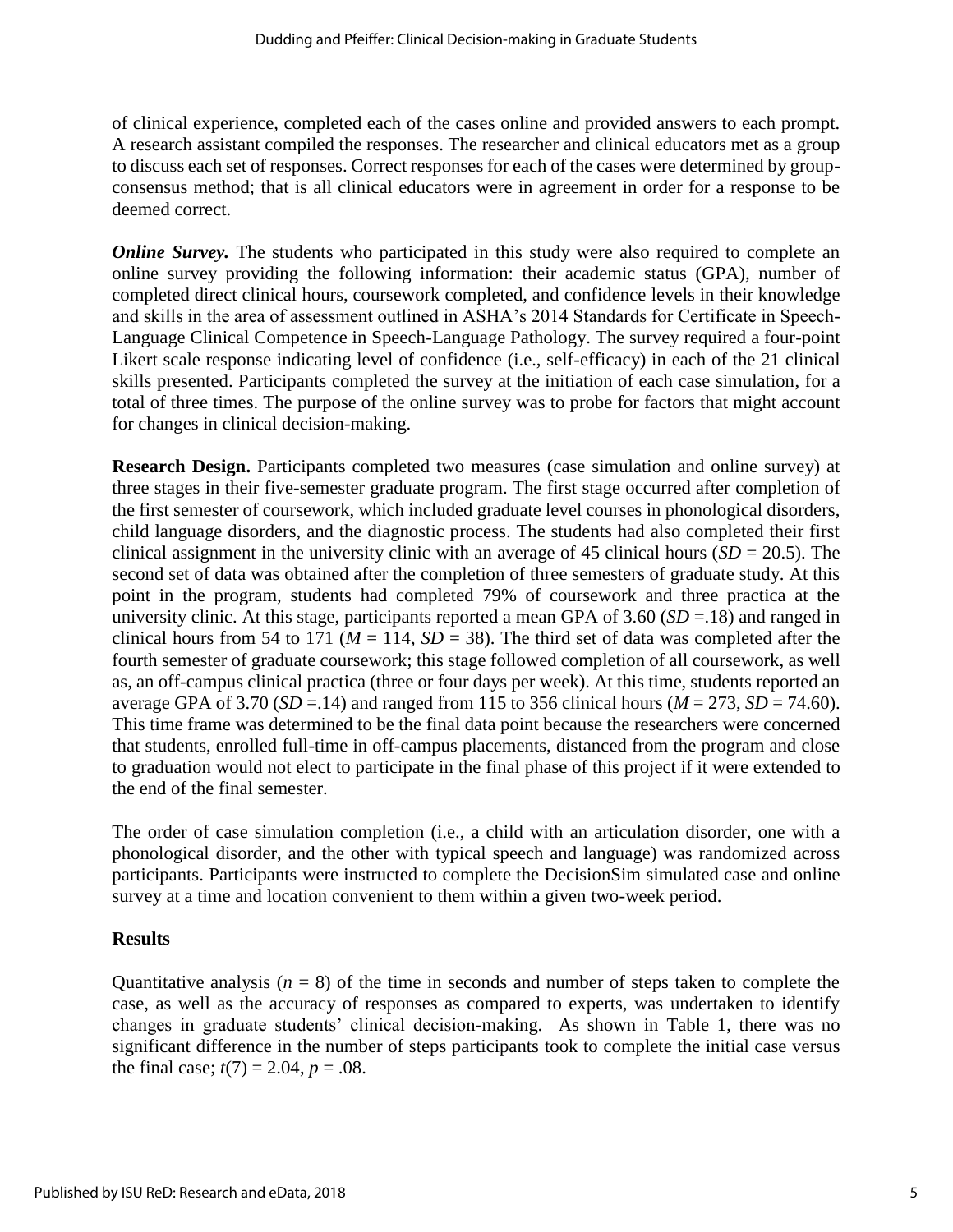|            | Total number of steps |           |      |
|------------|-----------------------|-----------|------|
| Case Order | $\boldsymbol{M}$      | <i>SD</i> | SE   |
|            | 22.38                 | 3.07      | 1.09 |
| 2          | 21.00                 | 0.93      | 0.33 |
| 3          | 20.37                 | 1.19      | 0.42 |

### Table 1 *Steps required to complete case by case order (n = 8)*

The lack of significant changes in the number of steps to complete the cases may be an artifact of the design of the case simulation, in that each student was required to complete all prompts within the cases. Only students who went back in the case to review earlier findings would evidence a difference in the number of steps.

As shown in Table 2, comparison of the means of the amount of time required to complete the first versus last case failed to reveal significant differences;  $t(7) = .47$ ,  $p = .65$ . This finding may have been due to small sample size. When examining continuous data, there was a large significant positive correlation between the time required to complete the first and last case;  $r(6) = .87$ ,  $p < .05$ . As hypothesized, students required less time to complete the cases over the course of the study. Analysis of the relationship between the number of clinical hours and time in seconds to complete the final case study revealed no significant correlation;  $r(6) = 28$ ,  $p = 0.25$ . Failure to identify a significant relationship between the number of clinical hours and time to complete the cases may be attributed to a small sample size.

Table 2

|            | Time $(s)$       |           |           |
|------------|------------------|-----------|-----------|
| Case Order | $\boldsymbol{M}$ | <i>SD</i> | <b>SE</b> |
|            | 4700.50          | 2335.22   | 825.63    |
| 3          | 4255.90          | 4432.91   | 1567.27   |

*Time in seconds to complete first and last case (n=8)*

Item responses of students were compared to the responses of expert clinicians to determine the accuracy of the clinical decisions participants made during the case simulations. As shown in Table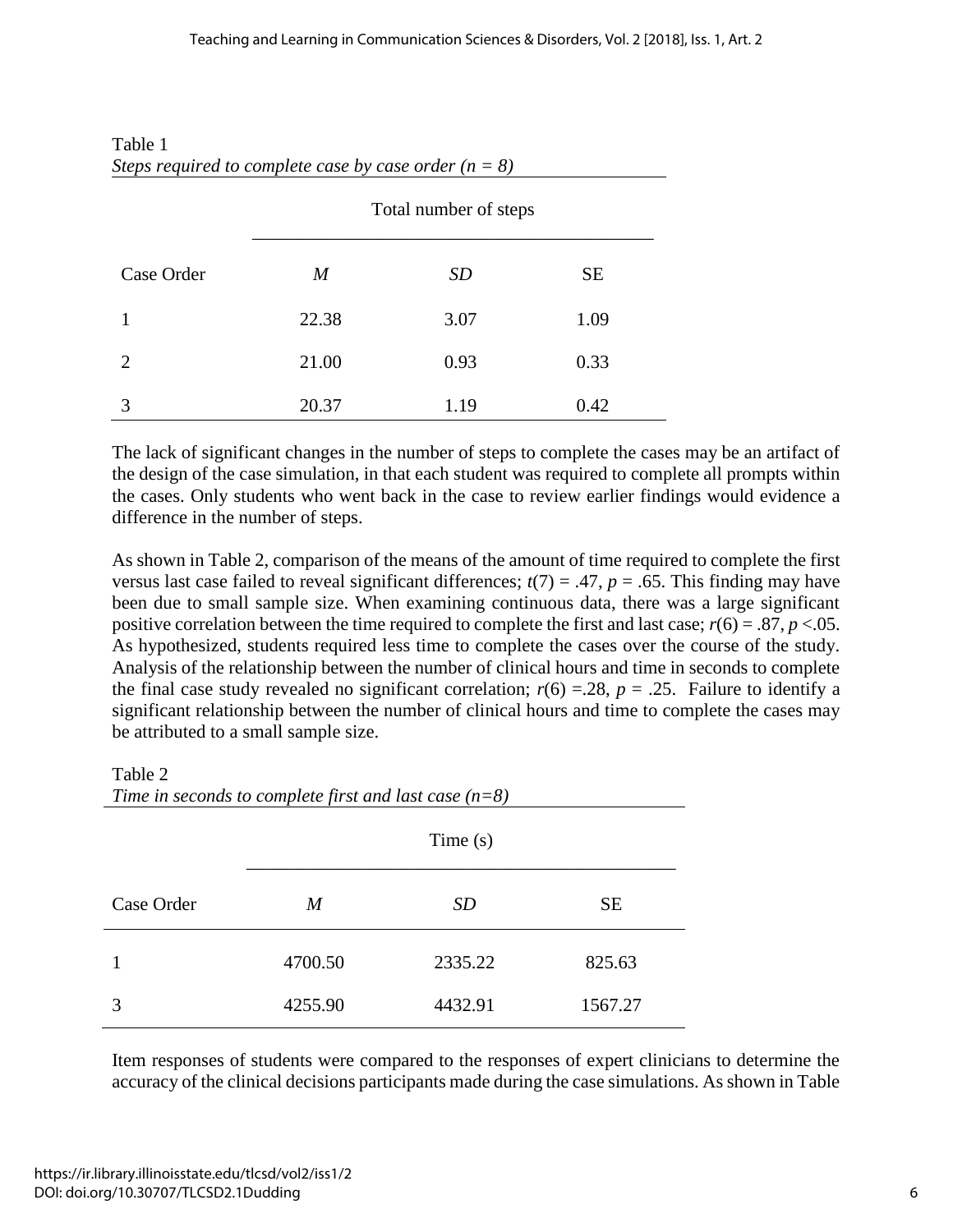3, four categories were measured including (a) formulation of hypothesis; (b) selection of evaluation instruments; (c) diagnosis; (d) recommendations for therapy.

| Case order                              | <b>Hypothesis</b><br>(free<br>response) | Evaluation<br>instruments<br>(multiple)<br>choice) | Diagnosis<br>(multiple<br>choice) | Recommendations<br>for therapy<br>(yes/no) |
|-----------------------------------------|-----------------------------------------|----------------------------------------------------|-----------------------------------|--------------------------------------------|
| <b>First Case</b><br><b>Second Case</b> | 25%<br>0%                               | 78%<br>72%                                         | 13%<br>38%                        | 50%<br>100%                                |
| Third Case                              | 0%                                      | 69%                                                | 75%                               | 100%                                       |

*Percentage of Agreement with Experts by Chronological Case Order by Task (n = 8)*

*Note*: Case order was randomized among participants.

Table 3

The researchers used the clinical educators' responses as a guideline for evaluating the graduate students' accuracy on the case simulations. Results were assessed for trends across cases (first, second, third cases completed chronologically). The graduate students' responses for their hypotheses, diagnoses, and recommendations for therapy were deemed correct if they matched the clinical educators' response. When evaluating the accuracy of the students' selection of evaluation instruments, the researchers took into consideration that several combinations of assessments may be appropriate for the client. Therefore, errors in selection of evaluation instruments were characterized by including inappropriate measures (i.e. selection of a language assessment for a child who only had articulation concerns) and not errors of omission (i.e. selecting one specific articulation assessment instead of another).

Participants demonstrated little or no change in performance over time in the formulation of accurate hypotheses and the selection of appropriate evaluation instruments. Errors in formulating hypothesis were often characterized by an over-identification of problems. That is, the majority of responses included a speech and language disorder and/or delay, even if there were no indicators of language impairment in the case history. Other hypothesis offered included: developmental delay, stuttering, hearing impairment, reading problems, attention deficit disorder, and severe expressive language delay. Additionally, individual participant performance did not remain stable across cases. That is, a participant who was correct in making initial impressions in the first case may not have been accurate in her initial impressions in the second and/or third cases. The steadiest, upward trend of improvement was seen in the participants' accuracy of diagnosis. The number of participants who made an accurate diagnosis as compared to the experts increased by 62% from the first to the third case.

The last task, determining recommendations for therapy following the evaluation was the greatest strength of the participants. Initially, 50% of participants  $(n = 8)$  accurately decided if speech therapy was appropriate for the client. This improved to 100% of participants in both the second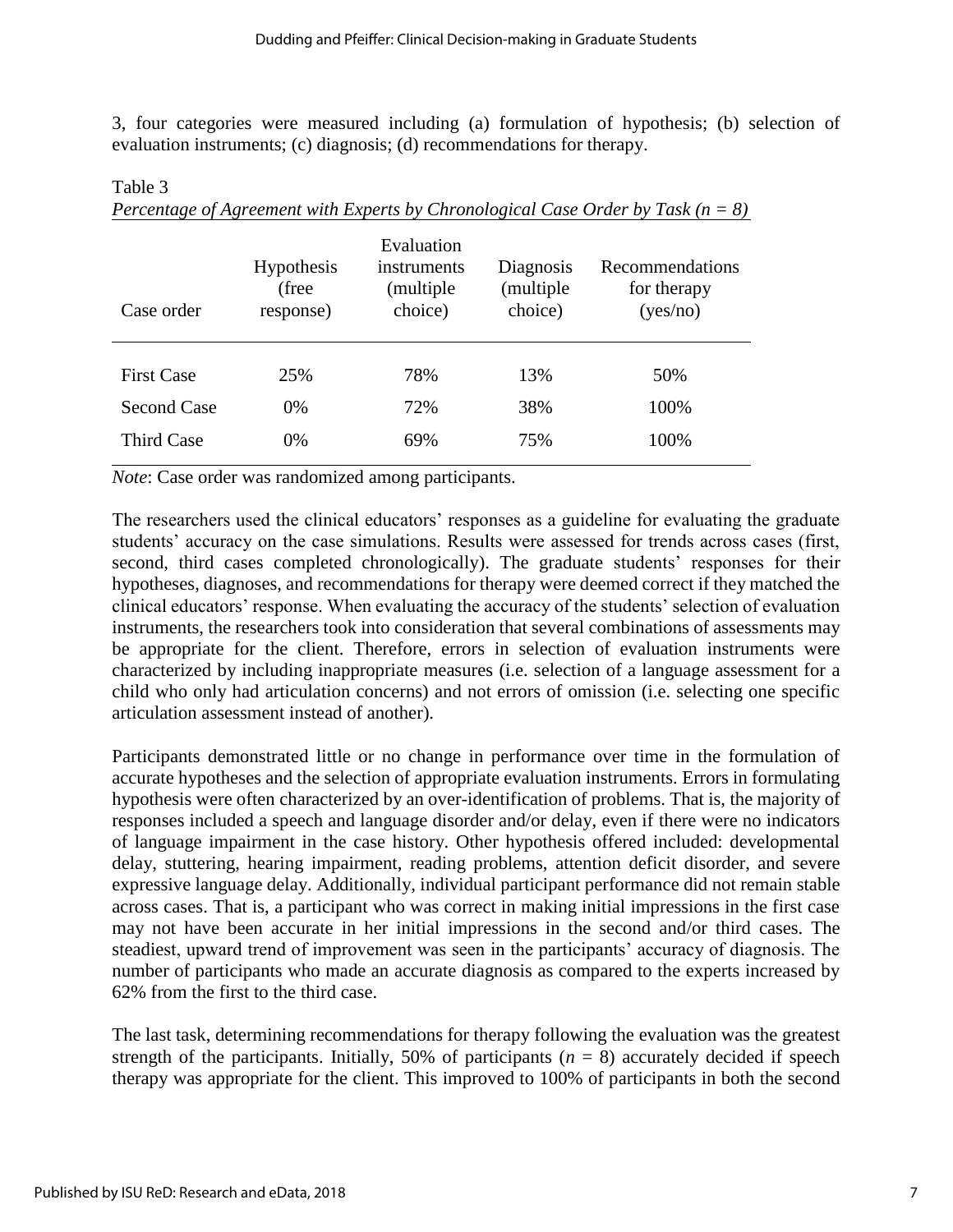and third cases. It should be noted that this item required a dichotomous yes/no response.

Analysis of the relationships between the number of clinical hours attained and the accuracy of responses in the final study completed revealed no significant correlations (See Table 4). This may have been a result of the small sample size and the variation in clinical hours among participants.

Table 4 *Correlations between accuracy and number of clinical hours of final case* (*n* = 8)

| Measure     |        |        |        |       | M      | SD    |
|-------------|--------|--------|--------|-------|--------|-------|
| Hours       |        | $-.09$ | .28    | $-46$ | 272.75 | 74.75 |
| Hypothesis  | $-.06$ |        | .14    | .14   | 12.50  | 35.36 |
| Assessments | .74    | .143   |        | $-14$ | 68.75  | 17.68 |
| Diagnosis   | $-.45$ | 14     | $-.14$ |       | 87.59  | 35.36 |

*Note:* There were no correlations significant at the .01 level (2-tailed)

To identify differences among case types, accuracy of diagnostic statements across the three types of simulated cases were examined. As shown in Table 5, the percentage of accurate diagnostic statements is similar across case type. These findings may strengthen the researchers' assertion that the cases were equivalent in complexity.

Table 5 *Accuracy of Participants' Diagnostic Statements by Case Type*

| Case              | Percentage of Participants with Accurate Diagnoses ( $n = 8$ ) |
|-------------------|----------------------------------------------------------------|
| Normal Speech and | 50%                                                            |
| Language          |                                                                |
| Articulation      | 38%                                                            |
| Phonological      | 38%                                                            |
| Disorder          |                                                                |

#### **Discussion**

Findings and results of this exploratory study should be viewed with caution given its limited sample size. The small sample size may have limited the study's ability to detect significant differences that may in fact exist (i.e., Type II error). However, trends in the data can be useful in designing further studies.

The initial findings of this study fail to support the hypothesis of the researchers that students would demonstrate changes in clinical decision-making skills as evidenced by the time and number of steps to complete case studies, and improved accuracy of responses as compared to experts. It was hypothesized that changes would occur over the course of study as a result didactic academic coursework and supervised clinical practica experiences; without direct instruction in critical thinking. This study failed to reveal a relationship between the number of clinical hours obtained in practica and accuracy in formulation of hypothesis, selection of evaluation instruments, accurate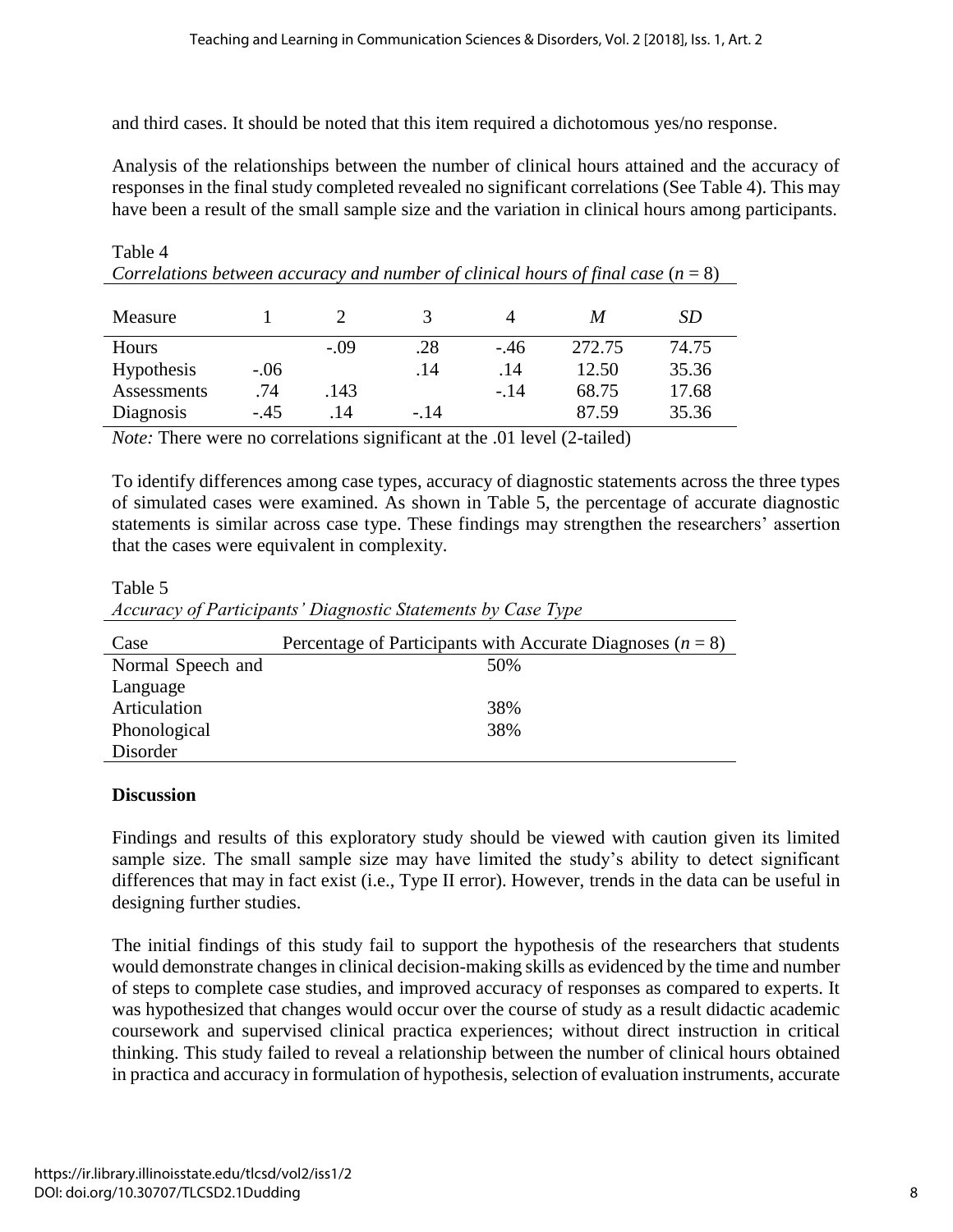diagnosis, and recommendations for therapy when compared to experts. Again, the limited sample size may have resulted in no significant relationship.

Findings suggest that there is a relationship between the time required to complete a case study and the number of clinical hours obtained through practica. As is consistent with the literature (Crebbin, et al., 2013), more advanced clinicians make decisions more quickly because they recognize familiar patterns. The participants in this study may be moving along the continuum of clinical decision-making (Banning, 2008; Crebbin, et al., 2013). However, additional research is required to fully support these findings.

Students' performance was compared to experts to assess accuracy in the following areas: hypothesis formulation, selection of evaluation instruments, making a diagnosis, and recommendations for therapy. Results suggest trends worthy of further exploration. Participants failed to demonstrate development in the skill areas of forming hypotheses and selecting appropriate evaluation measures. When forming a hypothesis, participants considered a broad range of disorders that were not based on case history. This pattern of over identification of disorders is consistent with the literature describing novice clinicians' limited ability to integrate information (Arocha & Patel, 1995; Banning, 2008; Furze et al., 2015). However, they were more accurate in identifying the correct speech-language diagnoses. This finding suggests the students in this study became more proficient over time in interpreting given test results to formulate a diagnosis; however, they did not possess the higher-level skills required to generate accurate hypotheses and select appropriate evaluation instruments. These results are similar to the findings of other researchers (Arocha & Patel, 1995; Ginsberg, et al., 2016).

**Limitations.** As mentioned previously, the small sample size was a limitation of the study. Only eight students from one speech-language pathology graduate program completed the entirety of the study, which limits statistical analysis and generalization of the findings. Since this study was concluded prior to the completion of the students' final semester, they had not completed all 375 required clinical hours ( $M = 273$ ,  $SD = 74.60$ ). Future studies should be extended to include the final practicum, and perhaps into the clinical fellowship.

#### **Conclusions**

This study offers insights into the decision-making process of graduate speech-language pathology students. In light of the preliminary findings and with consideration of limitations of this study, this study supports other researchers in concluding that educators cannot assume future clinicians will learn how to think critically solely as a result of their academic and clinical experiences. As Finn (2011) suggests, the most direct way to learn critical thinking and understand its relevance for evidence-based practice is to teach it early when clinicians are students in training programs. Some researchers claim critical thinking should be viewed as a goal and not a by-product of learning (Kamhi, 2011).

In addition, preliminary results suggest that selecting appropriate diagnosis and making recommendations for treatment services are relative strengths for speech-language pathology graduate students. Findings suggest that formulation of a hypothesis (i.e., initial impressions) and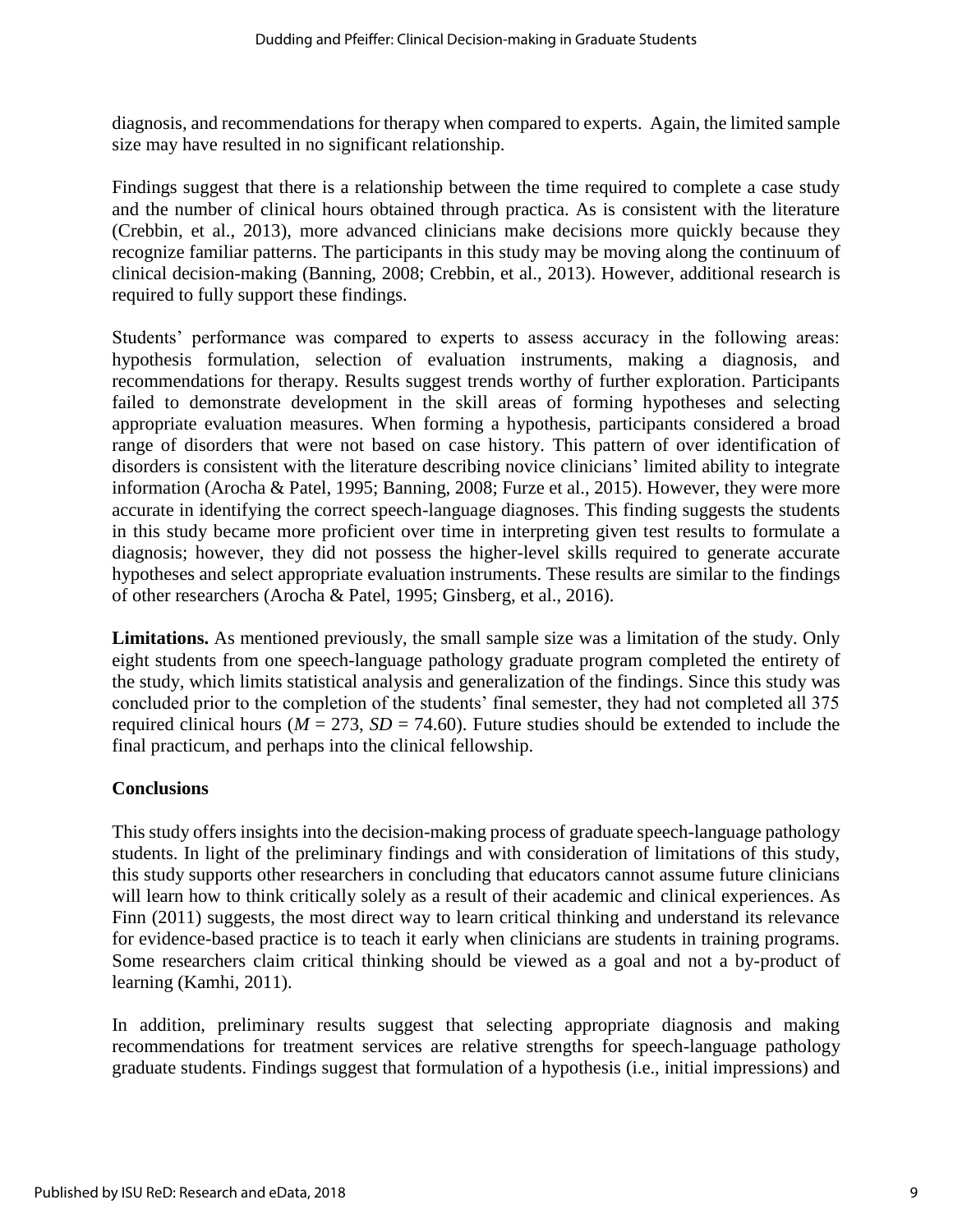selection of appropriate evaluation measures are appropriate targets for direct instruction. This study also demonstrates the potential of simulated cases as an authentic and valid measure of student clinical performance. When designing future studies, matching students by the number of clinical hours completed should be considered, to control for differences in clinical experiences. Studies comparing the performance of students with and without direct instruction in decisionmaking would also add to the current body of research in this area.

By strengthening the critical thinking abilities of our future clinicians, we provide them with the tools necessary to develop the most effective and efficient services. This allows speech-language pathology to remain a relevant and vital service provider within ever changing healthcare and educational environments. Further research to identify effective means of developing critical thinking in graduate speech-language pathology students is necessary.

## **References**

- Abrami, P. C., Bernard, R. M., Borokhovski, E., Waddington, D. I., Wade, C. A., & Persson, T. (2015). Strategies for teaching students to think critically: A meta-analysis. *Review of Educational Research, 85*(2), 275-314.
- American Speech-Language-Hearing Association. (2005). *Evidence-based practice in communication disorders* [Position Statement]. Retrieved from: http://www.asha.org/policy/PS2005-00221/
- Arocha, J. F. & Patel, V. L. (1995). Novice diagnostic reasoning in medicine: accounting for evidence. *The Journal of the Learning Sciences, 4*(4), 355-384.
- Arum, R., & Roksa, J. (2010). *Academically Adrift: Limited Learning on College Campuses*. Chicago, IL: University of Chicago Press.
- Banning, M. (2008). Clinical reasoning and its application to nursing: Concepts and research studies. *Nurse Education in Practice, 8,* 177–183. doi:10.1016/ j.nepr.2007.06.004
- Council for Clinical Certification in Audiology and Speech-Language Pathology of the American Speech-Language-Hearing Association. (2013). *2014 Standards for the Certificate of Clinical Competence in Speech-Language Pathology*. Retrieved from [http://www.asha.org/Certification/2014-S](http://www.asha.org/Certification/2014-)peech-Language-Pathology-Certification-Standards/
- Coderre, S., Mandin, H., Harasym, P.H., & Fick, G.H. (2003). Diagnostic reasoning strategies and diagnostic success. *Medical Education, 37*, 695-703.
- Crebbin, W., Beasley, S. W., & Watters, D. A. (2013). Clinical decision-making: How surgeons do it. *ANZ Journal of Surgery, 83*(6), 422-428. doi: 10.1111/ans.12180
- DeAngelo, L. (2009). *The American College Teacher: National Norms for the 2007-2008 HERI Faculty Survey.* Retrieved from [https://heri.ucla.edu](https://heri.ucla.edu/)
- Evans, D. A. & Gadd, C. S. (1989). Managing coherence and context in medical problemsolving discourse. In D. A. Evans & V. L. Patel (Eds.) *Cognitive Science in Medicine.* Cambridge, MA: The MIT Press.
- Finn, P. (2011). Critical thinking: Knowledge and skills for evidence-based practice. *Language, Speech and Hearing Services in Schools, 42*(1), 69-72*.* doi: 10.1044/0161-1461
- Furze, J., Black, L., Hoffman, J., Barr, J. B., Cochran, T. M., & Jensen, G. M. (2015). Exploration of students' clinical reasoning development in professional physical therapy education. *Journal of Physical Therapy Education, 29*(3), 22-33.